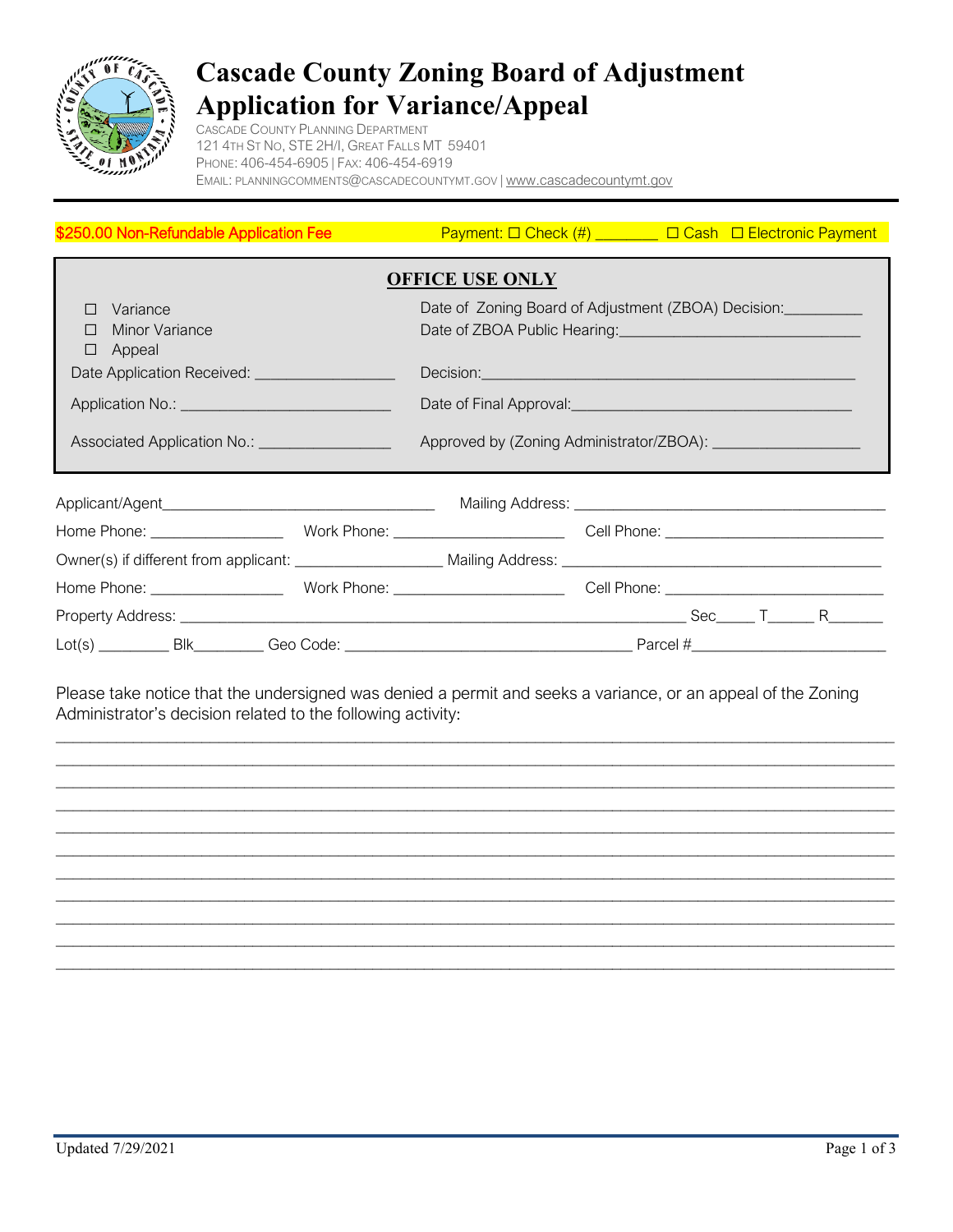## **FOR VARIANCE REQUEST ONLY**

(may attach documentation)

Indicate below or attach separate pages showing how your application meets the legal criteria for a variance. (A variance is authorized only for height, area, and size of the structure, size of yards and open spaces, signage, landscaping, or as otherwise specifically provided for in the Cascade County Zoning Regulations. Establishment or expansion of a use otherwise prohibited shall not be allowed by variance, nor shall a variance be granted because of the presence of non-conformities in the zoning district or adjoining zoning districts.)

## 1) Explain how this variance request from the Cascade County Zoning Regulations will not be contrary to the public interest.

 $\_$  , and the set of the set of the set of the set of the set of the set of the set of the set of the set of the set of the set of the set of the set of the set of the set of the set of the set of the set of the set of th  $\_$  $\_$ \_\_\_\_\_\_\_\_\_\_\_\_\_\_\_\_\_\_\_\_\_\_\_\_\_\_\_\_\_\_\_\_\_\_\_\_\_\_\_\_\_\_\_\_\_\_\_\_\_\_\_\_\_\_\_\_\_\_\_\_\_\_\_\_\_\_\_\_\_\_\_\_\_\_\_\_\_\_\_\_\_\_\_\_\_\_\_\_\_\_\_\_\_\_\_\_\_\_  $\_$  , and the set of the set of the set of the set of the set of the set of the set of the set of the set of the set of the set of the set of the set of the set of the set of the set of the set of the set of the set of th  $\_$  , and the set of the set of the set of the set of the set of the set of the set of the set of the set of the set of the set of the set of the set of the set of the set of the set of the set of the set of the set of th

2) Describe where, owing to conditions peculiar to the property and not the result of the actions of the applicant, a literal enforcement of the regulations would result in an unnecessary and undue hardship.

 $\_$  , and the set of the set of the set of the set of the set of the set of the set of the set of the set of the set of the set of the set of the set of the set of the set of the set of the set of the set of the set of th  $\_$ \_\_\_\_\_\_\_\_\_\_\_\_\_\_\_\_\_\_\_\_\_\_\_\_\_\_\_\_\_\_\_\_\_\_\_\_\_\_\_\_\_\_\_\_\_\_\_\_\_\_\_\_\_\_\_\_\_\_\_\_\_\_\_\_\_\_\_\_\_\_\_\_\_\_\_\_\_\_\_\_\_\_\_\_\_\_\_\_\_\_\_\_\_\_\_\_\_\_  $\_$  , and the set of the set of the set of the set of the set of the set of the set of the set of the set of the set of the set of the set of the set of the set of the set of the set of the set of the set of the set of th  $\_$  , and the set of the set of the set of the set of the set of the set of the set of the set of the set of the set of the set of the set of the set of the set of the set of the set of the set of the set of the set of th  $\_$  , and the set of the set of the set of the set of the set of the set of the set of the set of the set of the set of the set of the set of the set of the set of the set of the set of the set of the set of the set of th

 $\_$  , and the set of the set of the set of the set of the set of the set of the set of the set of the set of the set of the set of the set of the set of the set of the set of the set of the set of the set of the set of th  $\_$  , and the set of the set of the set of the set of the set of the set of the set of the set of the set of the set of the set of the set of the set of the set of the set of the set of the set of the set of the set of th  $\_$  , and the set of the set of the set of the set of the set of the set of the set of the set of the set of the set of the set of the set of the set of the set of the set of the set of the set of the set of the set of th  $\_$ \_\_\_\_\_\_\_\_\_\_\_\_\_\_\_\_\_\_\_\_\_\_\_\_\_\_\_\_\_\_\_\_\_\_\_\_\_\_\_\_\_\_\_\_\_\_\_\_\_\_\_\_\_\_\_\_\_\_\_\_\_\_\_\_\_\_\_\_\_\_\_\_\_\_\_\_\_\_\_\_\_\_\_\_\_\_\_\_\_\_\_\_\_\_\_\_\_\_  $\_$  , and the set of the set of the set of the set of the set of the set of the set of the set of the set of the set of the set of the set of the set of the set of the set of the set of the set of the set of the set of th

3) The spirit of this Section would be observed, and substantial justice is done by granting this variance.